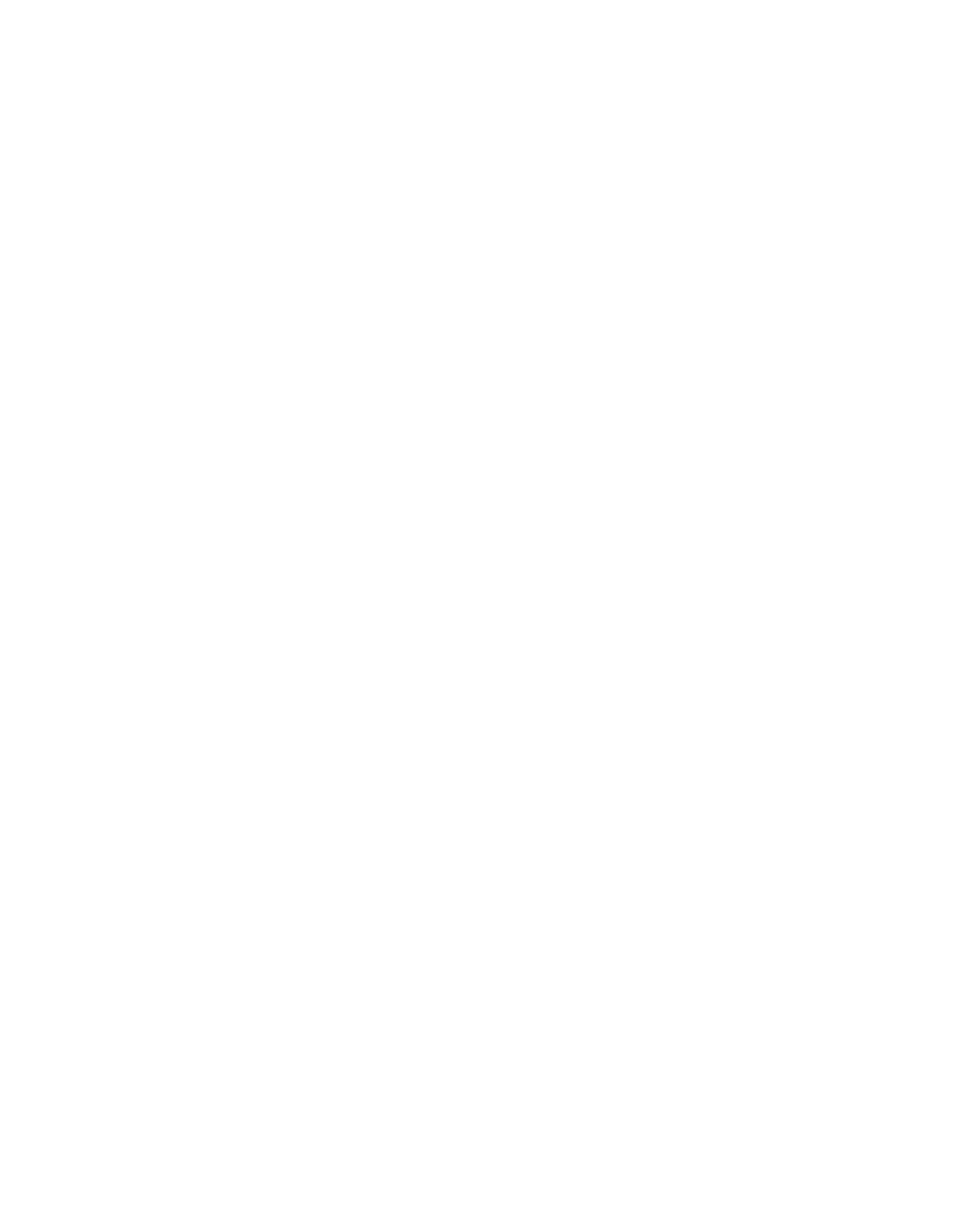# **CONSTITUTION**

We the members of Calvary (Undenominational) Church do ordain and establish the following articles to which we voluntarily submit ourselves:

#### **ARTICLE I ORGANIZATION**

The organization shall be known as Calvary (Undenominational) Church, of Grand Rapids, Michigan. This church shall be, and remain, an independent and autonomous organization.

#### **ARTICLE II PURPOSES**

The purposes of this Church are:

- 1. To stand unequivocally for the fundamentals of the Faith as contained in the Holy Scriptures.
- 2. To present the Gospel of the Lord Jesus Christ at home and abroad.
- 3. To teach the Holy Scriptures for the edification of those who have accepted the Lord Jesus Christ as their personal Savior.
- 4. To do all things in the name of and for the honor and glory of our God, the King of Kings and Lord of Lords, and our Savior Jesus Christ.

# **ARTICLE III STATEMENT OF DOCTRINE**

# *Section A. Revelation.*

We believe that in addition to his general revelation in nature, God has revealed himself in all the words of the Old and New Testaments. These well-preserved and infallible books contain no errors in the original writings and are our final authority in faith and life. These sacred texts lead us to Jesus Christ, the fullness of God's revelation, and enable us to rightly interpret God's active engagement in humanity, nature, and history (Romans 1:20; 2 Timothy 3:16-17; 2 Peter 1:19-21; Matthew 5:18; 2 Peter 3:16; 1 Corinthians 2:10-13; 1 Corinthians 10:11; 2 Thessalonians 2:14-15; 1 Thessalonians 2:13; Romans 15:4).

# *Section B. God.*

We believe in one holy, sovereign, and all-knowing God who eternally exists in three coequal persons— Father, Son, and Holy Spirit. The Father directs and sustains all things through his Son and by his Spirit. The Son is the mediator through whom God creates, governs, and redeems the world. The Spirit accomplishes the works of God, bringing honor to the Son who glorifies the Father, so that God is perfectly satisfied within himself. This triune God who from love and for his glory created all things out of nothing and pronounced them good will bring all things to perfection (Psalm 73:25-26; 1 John 4:7-8; 1 Chronicles 29:11; Psalm 99:9; Psalm 139:1-18; 1 Timothy 2:5; John 14:16-17; 2 Peter 3:9; James 1:17; Psalm 18:30).

# *Section C. Humanity.*

We believe that God created Adam and Eve in his image so that he might love them and they might love him and glorify him. However, our first parents lost their original righteousness when they fell for Satan's temptation and rebelled against God's revealed will. Now every human is born with Adam's sinful nature so that we are depraved, alienated from God, spiritually dead and physically dying. Our sin has corrupted God's good creation, bringing discord and disaster to society and nature. The world would immediately perish if not for God's common grace, which restrains sin and preserves creation so that God's special grace can save it (Genesis 1:26-31, 3:6, 3:17-19; Psalm 8:4-5, 51:5; Matthew 5:16; John 3:16-21; Romans 3:10, 5:12; Acts 17:27-28).

We believe that all who are reborn and adopted into the family of God are called to be holy as God is holy, and are to present their bodies as a living sacrifice to God. This means that our lives will reflect the fruit of the Spirit (e.g., love, joy, peace, patience, kindness, goodness, faithfulness, gentleness, self-control), and that we will turn away from the sinful patterns of the "world" and the evil desires of our hearts including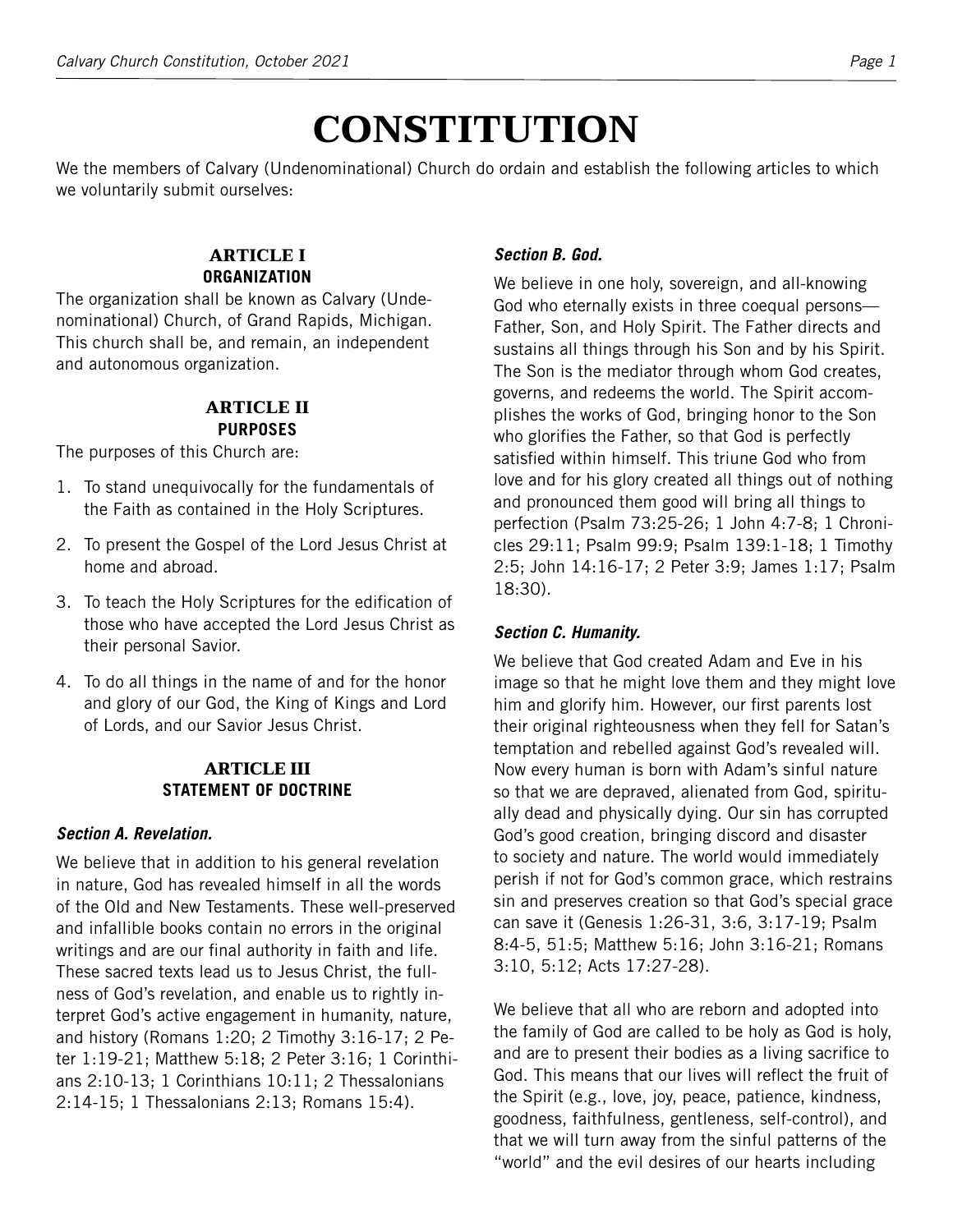shameful lusts, greed, depravity, envy, murder, strife, deceit, malice, gossip, slander, and sexual immorality, which includes sexual behavior outside of marriage which the Bible reserves exclusively for unions of one male and one female. Genesis 2:20-24, Leviticus 18:1-23, Romans 1:24-32, Romans 12:1, 1 Corinthians 1:1-7, Galatians 5:22-23, Ephesians 5:9, 1 Peter 1:16.

#### *Section D. Jesus Christ.*

We believe that the Son of God became human to save the world. Our Lord Jesus Christ is fully God and fully man, one person in two natures, conceived by the Holy Spirit and born of the virgin Mary. Jesus is the promised Messiah of Israel who obeyed God perfectly; atoned for our sins by shedding his blood in our place and on our behalf; arose bodily and triumphantly over Satan, sin, and death; and ascended to heaven where he reigns over all things at the Father's right hand, intercedes for his people, and sends his Spirit to gift, fill, and lead his church (Matthew 1:18; Luke 24:50-51; John 1:1; John 1:14; John 3:17; John 10:30-33; 2 Corinthians 5:21; Colossians 2:9; 1 John 2:2; 1 Peter 2:24).

#### *Section E. The Holy Spirit.*

We believe that the Holy Spirit is a fully divine person who is sent by the Father and the Son. He convicts the world of guilt in regard to sin, righteousness, and judgment; and persuades us through the proclamation of the gospel to confess Jesus as Lord and abides within us as our comforter, helper and guide. He is God's empowering presence with us and the down payment ensuring our future glory (Matthew 10:20; John 14:16-17; John 15:26; John 16:7-8; Acts 5:3; Romans 8:14; Romans 8:16; 1 Corinthians 12:3; Galatians 4:6; Titus 3:5).

#### *Section F. Salvation.*

We believe all who repent of their sin and trust solely in Christ's finished work of atonement, salvation, and redemption are united with Christ, justified by his death and resurrection, reborn and adopted into the family of God, forgiven of all their sin, indwelt and illuminated by the Spirit, empowered for Christian service, kept and assured of their salvation, and added to the church (John 3:16; Ephesians 2:8-9; Romans 3:21-31; Ezekiel 11:19; John 6:44-45;

John 10:27-29; Acts 1:8; Acts 2:37-38; Romans 8:9-11; Romans 8:15-17; Galatians 2:20; Galatians 4:4-5; Ephesians 1:5; Ephesians 1:18-20; 2 Timothy 1:8-9).

#### *Section G. The Church.*

We believe that the one, holy, and universal church is the body and bride of Christ. The Holy Spirit descended at Pentecost to establish the church. The true church consists of all New Testament believers in heaven and on earth who have been justified by grace through faith in Christ and is manifest in local churches that assemble in the name of the Lord. The local church gathers to worship God and experience his presence through the preaching of the word, prayer, fellowship, testimonies of grace, the public reading of Scripture, the exercise of spiritual gifts, and the ordinances of baptism and the Lord's Supper (Calvary Church practices believer's baptism). The church proclaims the gospel of Jesus' life, death and resurrection to a sinful world and is an agent of God's blessings to the world, which must hear the good news in order to be saved. The church makes disciples of Jesus who embody the kingdom values of loving neighbor, serving those in need, and caring for creation and so anticipate the final redemption of all things after Christ's return (Matthew 16:16-18, 28:19-20; Matthew 18:20; Acts 2:42-47; Romans 12:4-8; Ephesians 2:14-22, 4:10-13, 5:29; Colossians 1:18).

#### *Section H. Angels and Demons.*

We believe that angels are spiritual beings created by God to serve and worship him. The righteous angels are God's messengers who promote his rule and protect his children by battling Satan and the fallen angels who joined his rebellion. Satan and his demons are the sworn enemies of God. They gained a foothold in this world when Eve, then Adam fell as a result of Satan's temptation, but they have been defeated by Christ and will be forever punished in the lake of fire (Isaiah 6:1-7, 14:12-15; Ezekiel 28:11-19; Romans 16:20; Hebrews 1:14; 2 Peter 2:11; Revelation 4-5, 20:10).

#### *Section I. The Return of Christ.*

We believe in the personal, bodily and premillennial return of our Lord Jesus Christ. Jesus will gloriously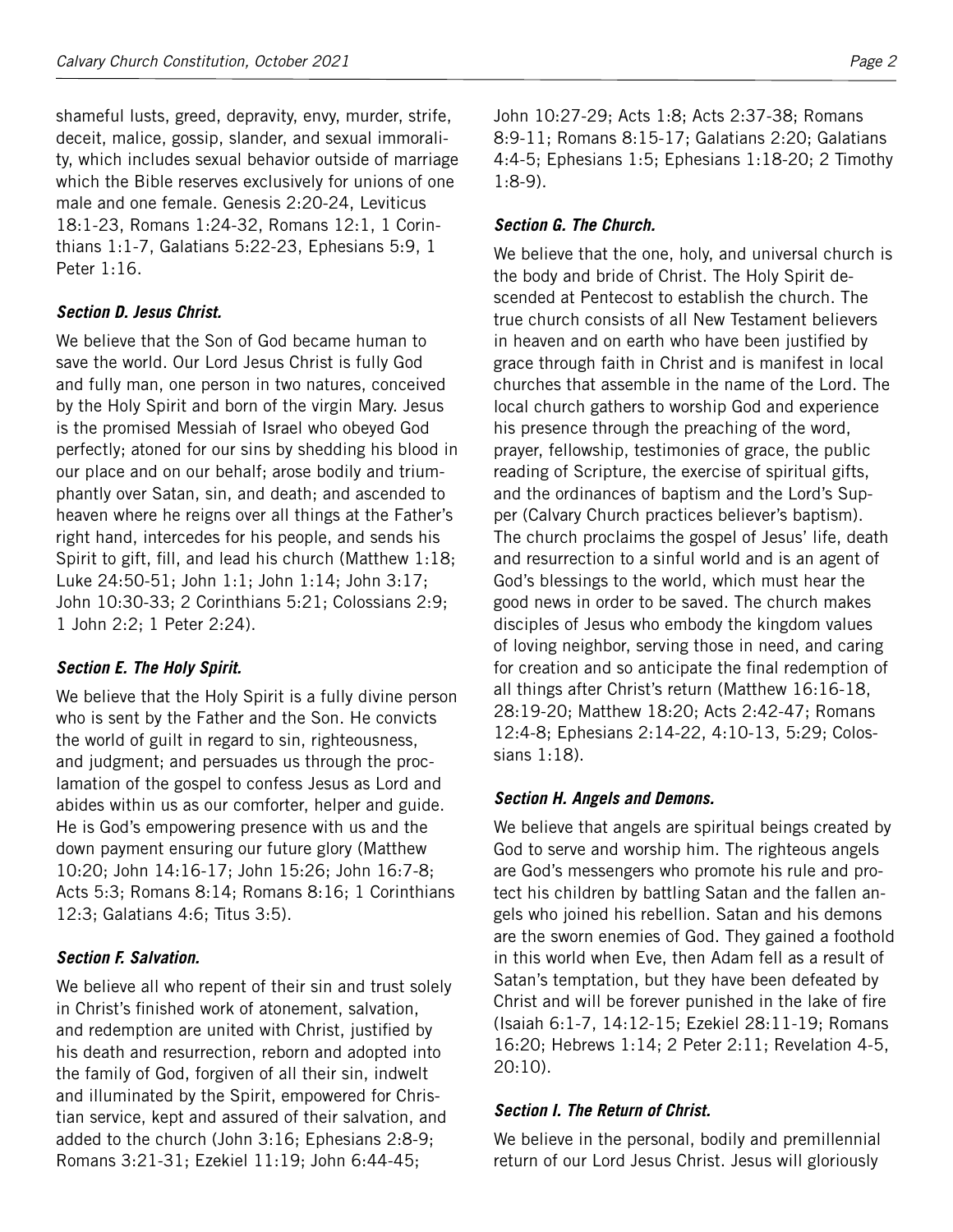rapture his church at any moment. He will return to bring his kingdom to completion by delivering this world from Satan's power and handing it to the Father. He will raise the dead physically for final Judgment; send the lost to everlasting, conscious punishment; and live forever with his redeemed people in the joys of the renewed creation (Daniel 7:15-28, 9:24-27; Matthew 24:4-29; Mark 13:32, 9:48; 1 Corinthians 3:10-15, 15:42-49; 1 Thessalonians 4:16-17; Titus 2:13; Revelation 20:7-10, 21:3-4).

#### **ARTICLE IV MEMBERSHIP**

# *Section A. Qualifications.*

Persons desiring to unite with this Church will qualify for membership by:

- 1. Confessing and possessing the Lord Jesus Christ as their personal Savior.
- 2. Accepting in its entirety the Statement of Doctrine contained in Article III of this Constitution.
- 3. Agreeing to be governed by this Constitution.
- 4. Being approved by the Elders as to their Christian experience and the basis of their salvation.

#### *Section B. Announcement of New Members.*

The names of all new members shall be communicated to the congregation.

# *Section C. Types of Membership.*

The membership of this Church will consist of three groups; namely, active membership, associate membership, and inactive membership.

- **1. Active Membership.** Active Membership shall consist of such Christians as have been received in accordance with the provisions of this Constitution and who are not members of any other church.
- **2. Associate Membership.** Associate membership shall be extended to the following:

a. Those who meet the spiritual qualifications of Active Membership, but who are not permanent residents of this area, such as students and missionaries, who may hold regular membership elsewhere.

b. Those who no longer have residence in this area but still desire to hold their membership in this Church.

They shall be permitted to teach a Sunday school or adult class and participate in similar ministries. They shall have the right to attend the congregational meetings of the Church, but shall not have the right to vote.

**3. Inactive Membership.** Inactive membership shall consist of those who have come under disciplinary action of the Church.

Inactive members shall not have the right to vote or hold any office or position of service in the Church. The Elders shall seek to restore the Inactive Membership to Active Membership. If this has not been accomplished after 12 months of Inactive Membership, their membership may be terminated by the Elders.

# *Section D. Responsibility.*

It is the responsibility of every member, as enabled by God, to attend services regularly, to partake of the Lord's Supper, to spend a portion of each day in Bible reading and in prayer, to be a personal and public witness, to be concerned about winning others to Christ, and to have a willingness to serve in the work of this church.

# *Section E. Giving.*

It is our conviction that proportionate giving is a distinct privilege and positive command given to God's people. We therefore pledge ourselves to contribute systematically to the support of the Church, with such a portion of our income that we believe God desires of us, according to the principle laid down in I Corinthians 16:2.

#### *Section F. Walk and Conduct.*

We will urge upon each other in our daily walk and conversation, loyal obedience to all those precepts laid down in the Word of God. We will warn against immorality and against practices that tend toward immorality. We will also warn against practices that are known to be harmful to the human body, which is the temple of the Holy Spirit. All members will be expected to live so as not to be a reproach to the Lord.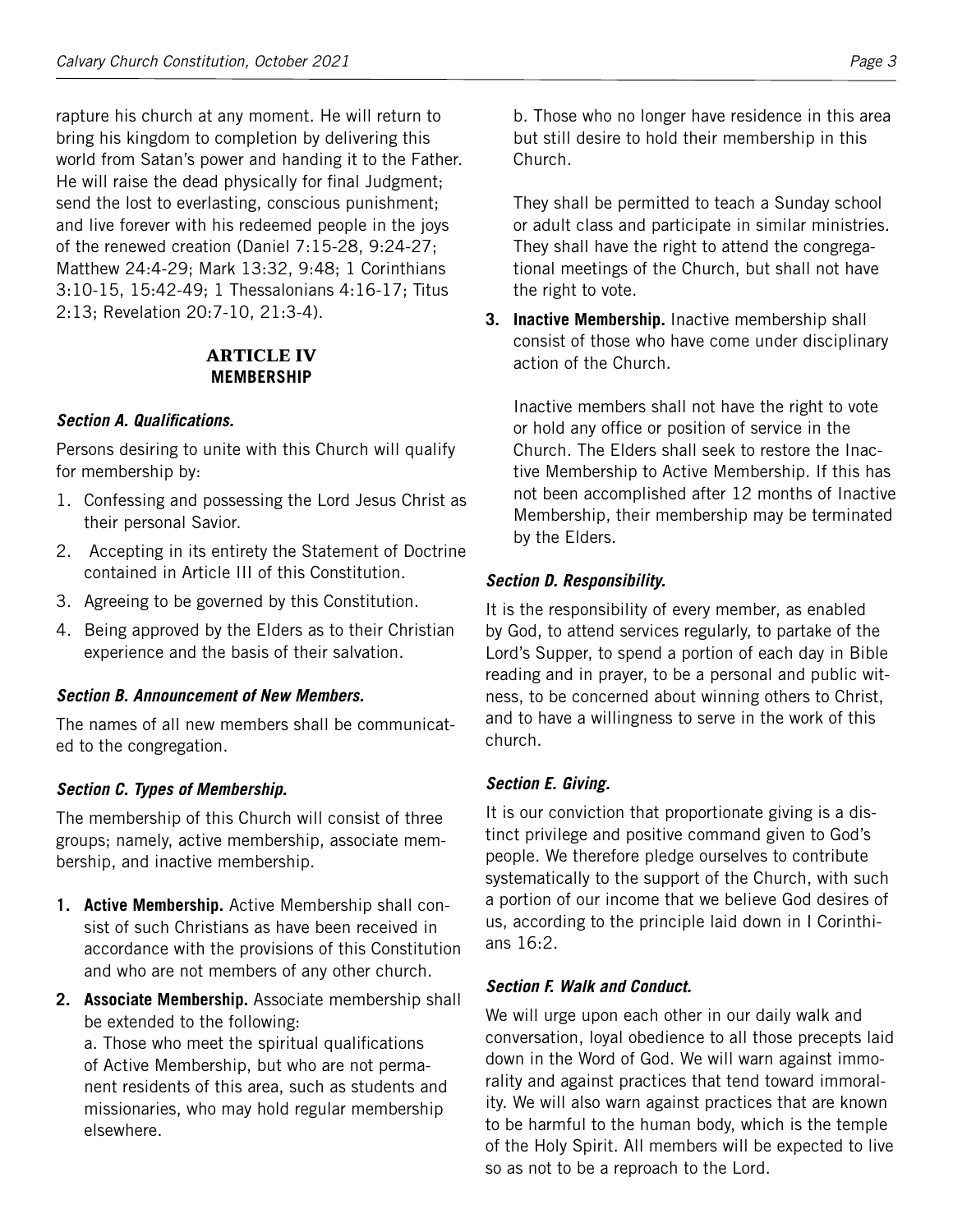#### *Section G. Restrictions.*

No person holding membership in an oath-bound secret society shall be eligible for membership in Calvary (Undenominational) Church.

#### *Section H. Termination of Membership.*

- **1. Disciplinary.** See ARTICLE VII.
- **2. Voluntary.** If a member desires to withdraw membership, a letter should be written to the Church Clerk so that the Elders can officially acknowledge the withdrawal. However, if the member is going through a disciplinary process with the Elders, the Elders may choose to continue the process to completion, even if the member requests to withdraw his or her membership voluntarily.
- **3. Elder Action.** The Elders may terminate the membership of any member who has been absent from the services of the Church for a period of one year or more without giving a satisfactory reason for such absence.
- **4. Sharing of Information.** If a person's membership is terminated, due to a disciplinary action by the Elders, and/or information comes to light regarding a former member after their membership has voluntarily been terminated, the Elders may share any or all relevant facts with a pastor, or the Elders of any other church(es) or leaders of a Christian ministry(ies), where the former member may choose to attend, join, or volunteer their services.

#### **ARTICLE V GOVERNMENT**

#### *INTRODUCTION*

The Government of the Church is vested in the active membership and executed through duly selected officers, the Elders, the Deacons, committees, and employees in accordance with all provisions of this Constitution.

#### *Section A. Congregational Meetings.*

The Church membership may be called together for the transaction of any business by a two-thirds majority vote of the Elders. Notice of said meeting will be given from the pulpit, or published in the Church bulletin, or other written Church publication, on each of the two Sundays immediately preceding the date

of said meeting. The annual congregational meeting of the Church will be held not earlier than October 15 and not later than October 31 each year, at which time the minutes of the previous congregational meeting(s) will be read, Elders will be selected, and other necessary business will be conducted. Active Members will have the right to express their opinions or ask questions from the floor concerning the Church's activities. The meeting will be governed by parliamentary rules which will be available for inspection in the Church office.

One hundred active members present shall constitute a quorum for the transaction of any business providing the membership is over five hundred; otherwise, one-fifth of the active membership shall constitute a quorum.

It will be the right of any active member or number of active members to petition the Elders and be granted a hearing at a regular Elders meeting. If, following a hearing with the Elders, a group of active members desires a special congregational meeting, such meeting will be called by the Elders upon written request of 10% of the active membership. Notice of said meeting will be given from the pulpit, or published in the Church bulletin, or other written Church publication, on each of the two Sundays immediately preceding the date of said meeting. No question may be voted on at this meeting unless stated in the notice of said meeting.

#### *Section B. Voting.*

Voting at congregational meetings will be restricted to active members sixteen years of age and older. All congregational voting, where not otherwise specified, will require a two thirds majority vote in order to pass.

Active members who are unable because of sickness or other acceptable reasons to be present at congregational meetings may vote by absentee ballot by obtaining an official ballot from the Church office. The ballot should be mailed, or brought to the church and must be enclosed in a sealed, unmarked envelope, and that envelope will be enclosed in another envelope bearing the signature of the voter and presented at the meeting. The Clerk, or a duly designated agent appointed by the Elders, will verify the eligibility of the absentee voter and present the inner envelope to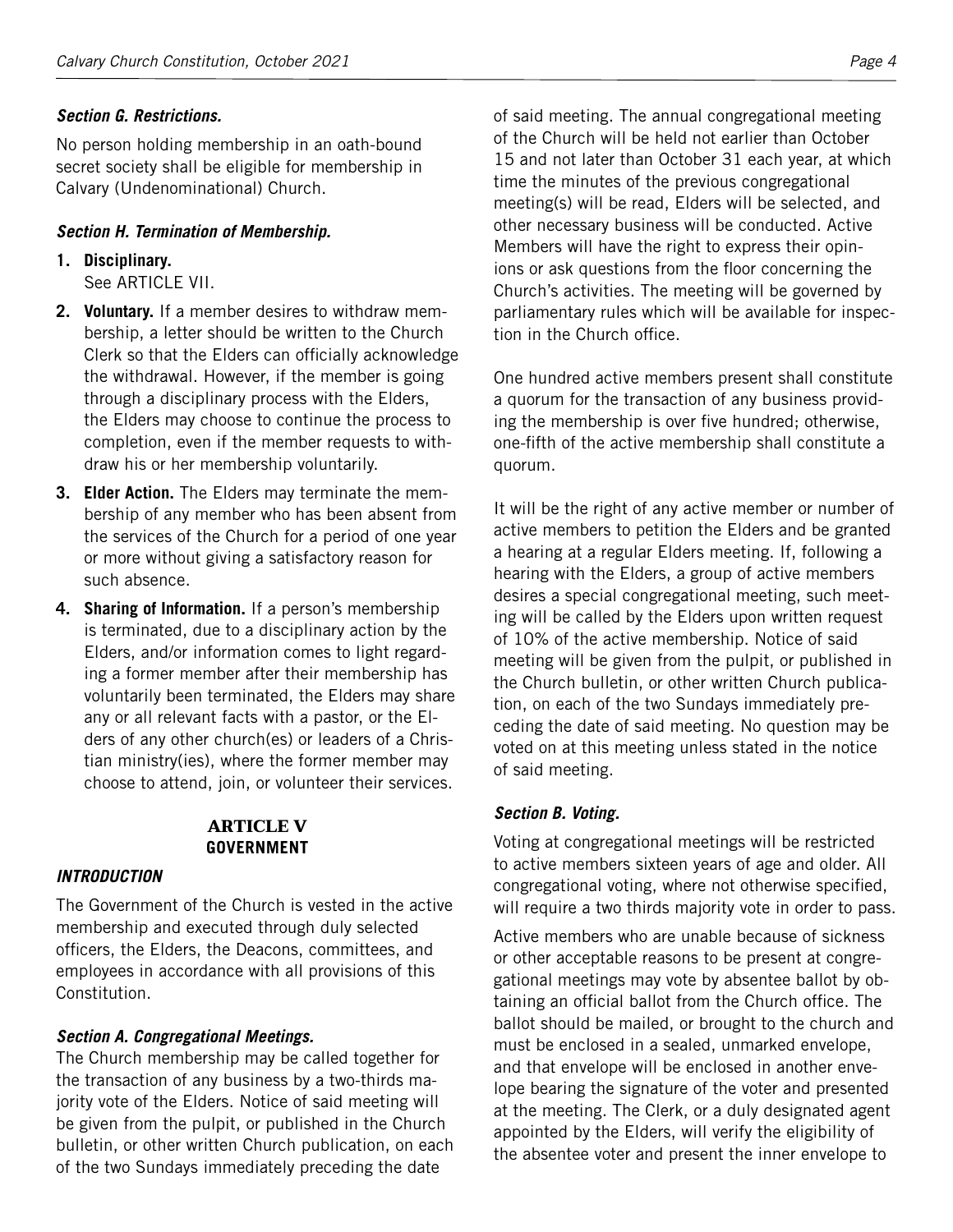the tellers.

Failure to indicate a choice of any item on a ballot will be considered a blank ballot for that item only and will not be counted when compiling the results on that item.

# *Section C. Selection of Elders.*

In advance of the annual congregational meeting, the Elders or a nominating committee appointed by the Elders will request from the congregation at large, the pastoral staff, and the current Elders and Deacons, names of potential candidates for the office of Elder.

At the annual congregational meeting the Elders will submit the names of men recommended by the Elders for the office of Elder, as nominees for the office of Elder for the ensuing three years.

- 1. All nominees must meet the biblical qualifications set forth in 1 Timothy 3:1-7 and Titus 1:6- 9.
- 2. Nominees must be active members of Calvary Church for two years prior to the annual congregational meeting.
- 3. Nominees must not have served as an Elder of Calvary Church in the previous two years, unless such service consisted of the nominee filling the remaining term of an Elder vacancy.
- 4. Nominees should have a history of service at Calvary Church.
- 5. In 1 Timothy 3:1-7 one of the qualifications for Elders is that of being faithful to his wife.

a. We do not interpret this reference to exclude any qualified unmarried man for the office of Elder.

b. The nominating committee and the Elders will review each candidate's marital history before recommending him for the office of Elder.

The slate of nominees is to be printed in the church bulletin, or other Church publication, for two Sundays immediately preceding the annual congregational meeting. The published announcement will ask anyone who has serious objections to a nominee, to contact any Elder or the Chairman.

The membership will be asked to approve each candidate by secret ballot. The ballot will provide three choices for each candidate.

- 1. I support this candidate for the position for which he has been nominated.
- 2. I have strong objections to this candidate serving in the position for which he has been nominated.
- 3. I do not know a sufficient amount about this candidate's qualifications or character to make a judgment, or I've not heard from the Lord about this person.

The Clerk or a duly appointed representative will oversee the tabulation of the results. If a candidate receives more than 10% negative votes (the selection labeled "2" in the options above), his name will be withdrawn from consideration. (In determining such percentage, the number of ballots cast for option "2" above, for that candidate will be divided by the total number of ballots cast for option "1" and option "2" above, for that candidate.) Ballots in which option "3" above is selected will not count as a ballot for that person. The results of this approval vote will remain confidential. The Clerk and at least one other Elder will place stones or other objects corresponding to each of the approved names in a container that allows for suitable randomization.

A congregational member selected by the Chairman will draw out of each container the number of stones or other objects corresponding to the number of open positions. The candidates, whose names correspond to the stones or other objects chosen through this process, will constitute the newly selected Elders.

There will not be less than twelve elders, of which approximately one-third will be selected annually.

The newly selected elders will begin their terms of service on the first Tuesday of January each year, at which time the retiring elders' terms will end.

The Elders will have the power to fill the remaining term of any elder vacancy by two-thirds majority vote of the Elders.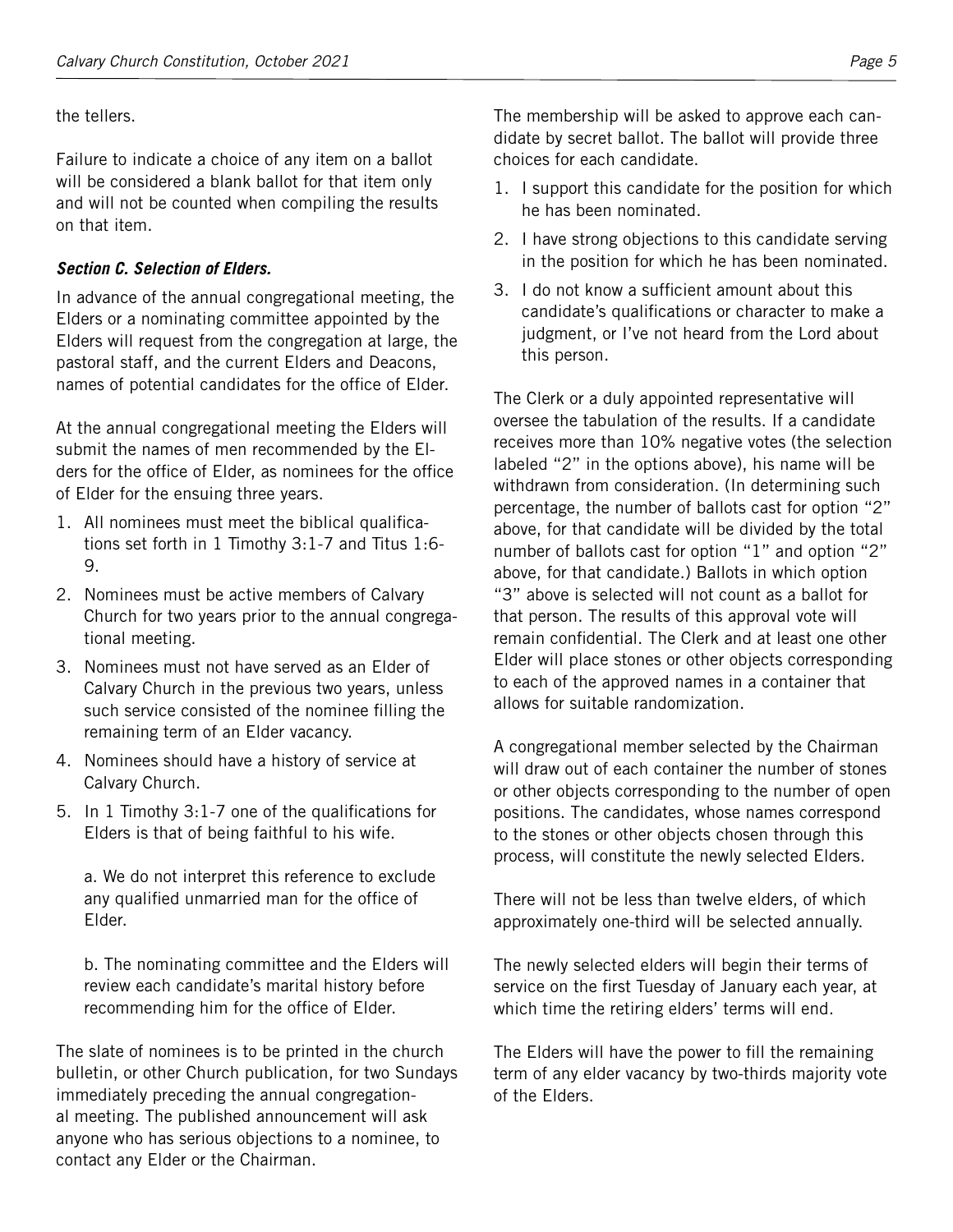#### *Section D. Elders.*

**1. General Responsibilities.** The Elders shall comprise the governing body of the Church, exercising final spiritual authority, and shall perform all duties ascribed to them in this Constitution. The Elders shall assume the functions of the Senior Pastor or assign them to other qualified pastors in emergencies or when the Church has no Senior Pastor. The Elders will meet on a regular basis for the purpose of discharging their responsibilities. For purposes of conducting regular business, a quorum shall be twothirds the number of Elders.

In addition to this supervisory "overseer" role, the elders' primary responsibilities are to:

- a. Understand and teach doctrine and confront those who would teach falsehood
- b. Protect the members and staff from falsehood and undue criticism
- c. Care for the spiritual and physical needs of the members.
- d. Lead and set direction for the church while conducting themselves as examples of servant leadership.
- e. Ensure that the pastoral and teaching ministries of the church are receiving adequate financial support.

**2. Specific Responsibilities.** Other specific responsibilities of the Elders include, but are not limited to:

- a. Church policy
- b. Examination of candidates for membership and membership approval
- c. Oversee the spiritual welfare of the congregation and staff
- d. Prayer for the sick
- e. Church discipline
- f. Selection of church officers (Chairman, Vice-Chairman, Clerk, Treasurer)
- g. Pastoral and non-pastoral staff and related policies
- h. Oversight of the financial, business, and legal affairs of the Church. [The administration of these areas is a responsibility of the Deacons. See: Section F. Deacons, 4. Specific Responsibilities]
- i. Establishment of committees and appointment of committee members
- j. Appointment of Elder representatives to Elder Advisory Committees
- k. Appointment of Elder representatives to Staff Advisory Committees
- l. Approval of any Deacon representatives to Committees
- m. Relationships with organizations and committees inside and outside the Church
- n. Licensing, ordination and commissioning to ministry
- o. Supervision of sub-organizations
- p. Appointment of Deacons

Annually, each Elder will be required to provide in writing, a statement accepting in its entirety the statement of doctrine contained herein and agreeing to be governed by this Constitution.

#### *Section E. Organization of the Elders.*

At an Elders' meeting prior to the first Tuesday of January each year the following officers shall be selected: Chairman, Vice-Chairman, Clerk and Treasurer. The Chairman, Vice-Chairman and Clerk shall be selected from the Elders. The Treasurer shall be a Deacon. The Elders shall take into consideration a recommendation by the Deacons as to whom they believe should be selected as Treasurer. This recommendation will not be binding on the Elders. The officers are authorized to meet and to make emergency decisions when it is impractical to call an Elders' meeting. All minutes of said meetings will be reported at the following Elders' meeting, and its decisions will be subject to ratification by the Elders. The responsibilities of the officers are as follows:

**1. Chairman.** The Chairman shall have the responsibility for oversight of all Elder responsibilities and shall lead the meetings of the Elders. The Chairman will be an ex-officio member of all committees.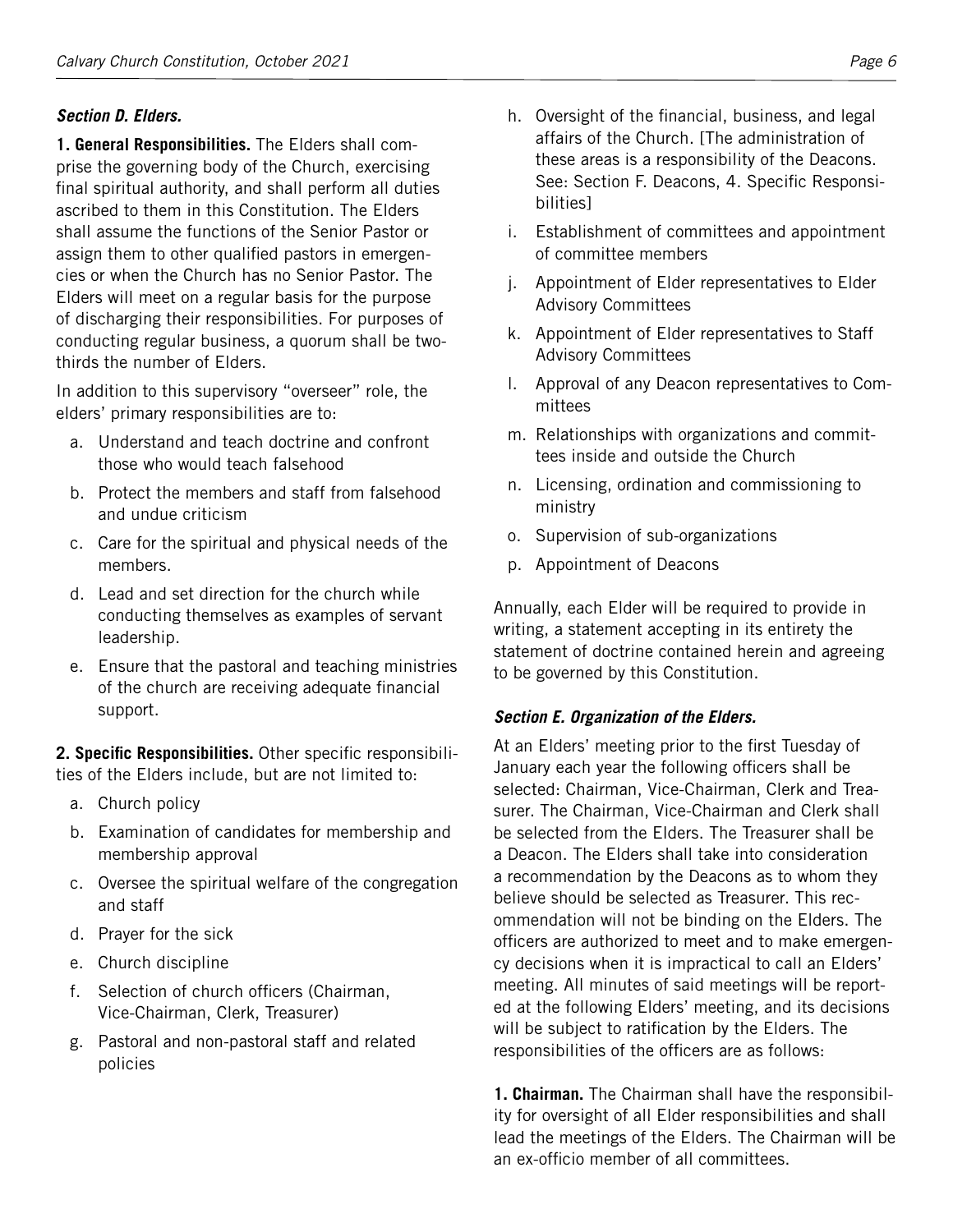**2. Vice-Chairman.** The Vice-Chairman shall assist the Chairman in his duties and will perform the duties of the Chairman in the Chairman's absence.

**3. Clerk.** The Clerk shall keep a record of all matters discussed and decisions made at the congregational and Elders' meetings, shall keep an accurate record of the membership, and shall carry on all necessary correspondence. He shall also secure annually the signatures of persons designated in ARTICLE V, Sections D.2; G.2; H; and ARTICLE VI, Section A.1; Section B.1.

**4. Treasurer.** The Treasurer shall be responsible for receipt and distribution of Church funds and shall be accountable to the Elders. The Treasurer shall make a monthly written financial report to the Elders, and present a written annual financial report to the membership at the annual congregational meeting. The Treasurer shall cause the books to be submitted for an annual audit in such a manner as may be directed by the Elders. The Treasurer will be a Deacon and will be an officer of the Church.

# *Section F. Appointment of Deacons.*

The Elders or a nominating committee appointed by the Elders will request from the congregation at large, the pastoral staff, and the current Elders and Deacons, the names of potential candidates for the office of Deacon. The nominating committee will examine and pray over all potential candidates for Deacon and will submit to the Elders a list of qualified individuals for the office of Deacon. The Elders, after prayerful consideration of the potential candidates for Deacon, shall appoint individuals to serve in the office of Deacon by two thirds majority vote for the ensuing three years. Elders, with input from the nominating committee and staff, by two thirds majority vote, may extend the term of any Deacons for one or more one-year periods. There will be not less than twelve Deacons. The newly appointed Deacons will begin their terms of service upon appointment and shall serve until December 31 of the third calendar year of their term. The Elders will have the power to fill the remaining term of any Deacon vacancy by two thirds majority vote of the Elders.

The names of Deacon candidates shall be printed in the church bulletin, or other Church publication, for

two Sundays immediately preceding their appointment, to allow for congregational comment.

- 1. All nominees must meet the biblical qualifications for deacons set forth in 1 Timothy 3:8-13.
- 2. Nominees must be active members of Calvary Church for two years prior to their appointment as Deacon.
- 3. Nominees should have a history of service at Calvary Church.
- 4. In 1 Timothy 3:1-13 one of the qualifications that appears a number of times, for Elders and Deacons alike, is that of being faithful and trustworthy in all areas of life.

a. We do not interpret this reference to exclude any qualified unmarried man or woman for the office of Deacon.

b. The nominating committee and the Elders will review each candidate's marital history before recommending the candidate for the office of Deacon.

#### *Section G. Deacons.*

- **1. General Responsibilities.** The Elders shall delegate various responsibilities to the Deacons. The Deacons shall also be responsible for serving the physical needs of the Church members and administration of all business matters of the Church. In performing their duties, the Deacons will work in cooperation with church staff as appropriate.
- **2. Specific Responsibilities.** The Deacons shall be primarily responsible for, but not limited to, administering the following:
	- a. The Church's finances
	- b. The financial health of the Church

c. The Benevolence and Compassion areas of ministry, ensuring they are properly administered and funded, including ministry to widows, orphans, and the poor and needy.

d. The Church's Facilities and Operations

e. Personnel policies, procedures, compensation and benefits for the Church staff.

f. Develop and monitor procedures and policies to ensure that proper financial accountability, record keeping, asset management, safety, and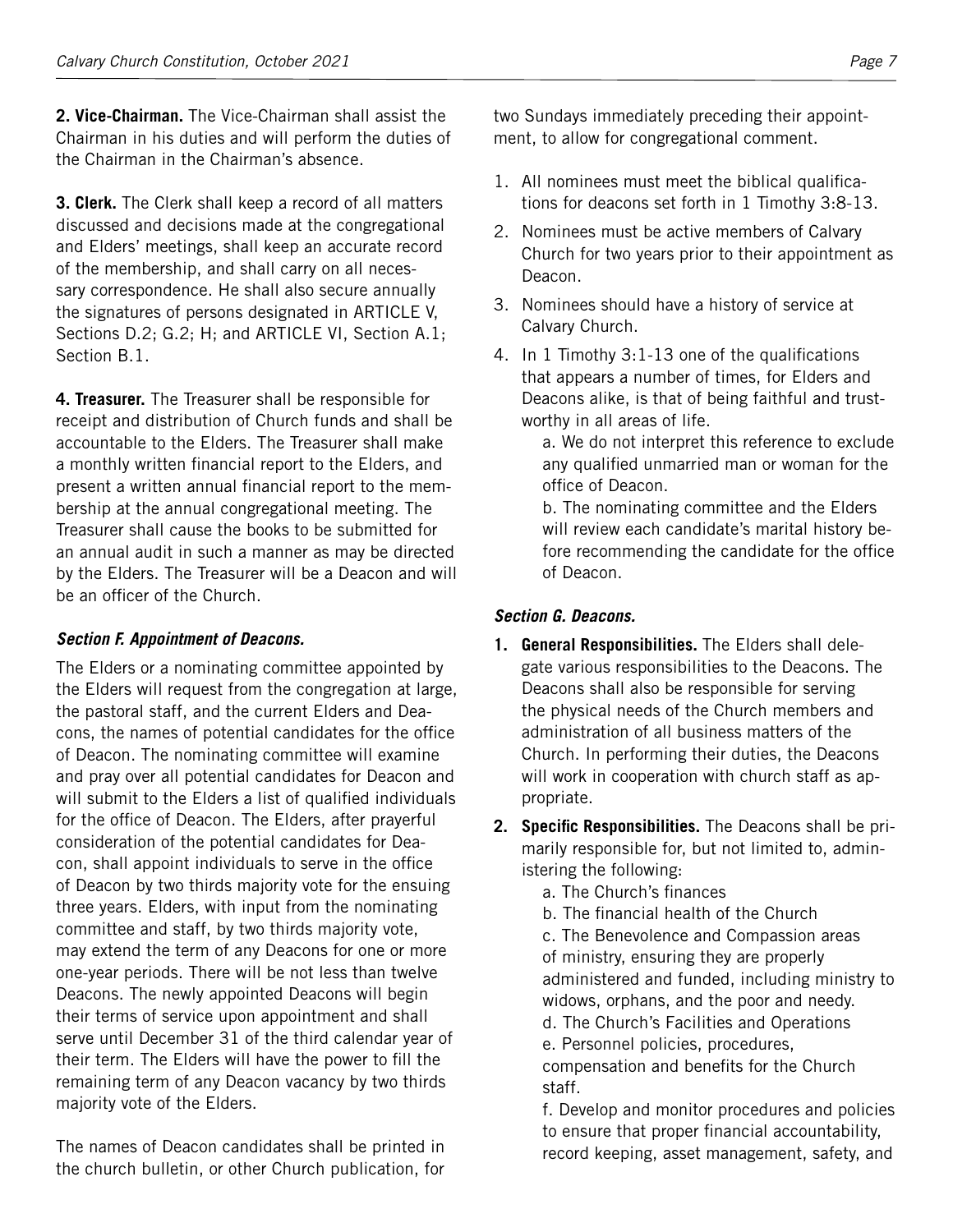efficient operations are taking place.

Annually, each Deacon will be required to provide in writing, a statement accepting, in its entirety, the statement of doctrine contained herein and agreeing to be governed by this Constitution.

#### *Section H. Organization of the Deacons.*

At an Elder's meeting prior to the first Tuesday of January each year, the Elders shall appoint Deacons to serve as Chairman of the Deacons and Clerk of the Deacons. The Treasurer shall be selected by the Elders. The responsibilities of the Deacon leadership shall be as follows:

- **1. Chairman of the Deacons.** The Chairman of the Deacons will have the responsibility for the oversight of all Deacon Ministries and shall lead the meetings of the Deacons. In the absence of the Treasurer the Chairman of the Deacons will perform the duties of the Treasurer.
- **2. Clerk of the Deacons.** The Clerk of the Deacons shall keep a record of all matters discussed and decisions made at the Deacons meetings and shall carry on all necessary correspondence.
- **3. Treasurer.** The Treasurer will be a Deacon, an officer of the Church and the financial manager of the Deacons. The Treasurer shall lead the meetings of the Deacons in the absence of the Chairman of the Deacons.

#### *Section I. Sub-Organizations, Leadership Requirements.*

Ministry leaders, teachers, and officers of sub-organizations, must be members of Calvary Church, except by special permission of the Elders. Ministry leaders will be required to sign a statement indicating that they accept, in its entirety, the statement of doctrine in this Constitution, and that they agree to be governed by this Constitution.

All sub-organizations will be accountable to committees or such other organizational structure as defined by the Elders and will provide a list of all teachers and officers annually to such committee or other organizational structure.

# **ARTICLE VI MINISTRY**

#### *INTRODUCTION*

The Elders will establish ministry areas and committees as deemed necessary for the effective functioning of the Church's responsibilities for the spiritual welfare of the congregation. Chairmen of all committees established by the Elders will be selected by the Elders. The Elders will also establish all ministerial staff positions. The Senior Pastor will recommend persons to fill these positions subject to the approval of the Elders.

All persons who represent the Church in any public capacity or who speak, sing, play musical instruments, or otherwise perform in our public services must be professing Christians whose lives are consistent with their testimony.

#### *Section A. Senior Pastor.*

**1. Duties.** The Senior Pastor, together with the Elders, will watch over the spiritual life of this Church. The Senior Pastor shall preach and teach the Word, administer the ordinances, and have charge of the Church services. He will be an elder and he will be an ex-officio member of all committees. He will be required annually to sign a statement of agreement with this Constitution.

The Senior Pastor will be responsible for the oversight of all of the staff of the Church.

The elders are to ensure that the Senior Pastor has adequate administrative staff so his oversight duties do not interfere with his primary responsibilities of preaching and teaching the Word, administering the ordinances, and being responsible for the Church services.

- **2. Call.** The Senior Pastor of the Church will be called by a two-thirds majority vote of the ballots cast at a congregational meeting, providing his name has been presented to the active membership by a two-thirds majority vote of the Elders. Church membership will be automatic for the Senior Pastor and his wife on acceptance of the call to minister at Calvary Church.
- **3. Termination.** The Senior Pastor's term of office shall be indefinite. Normally, a notice of 60 days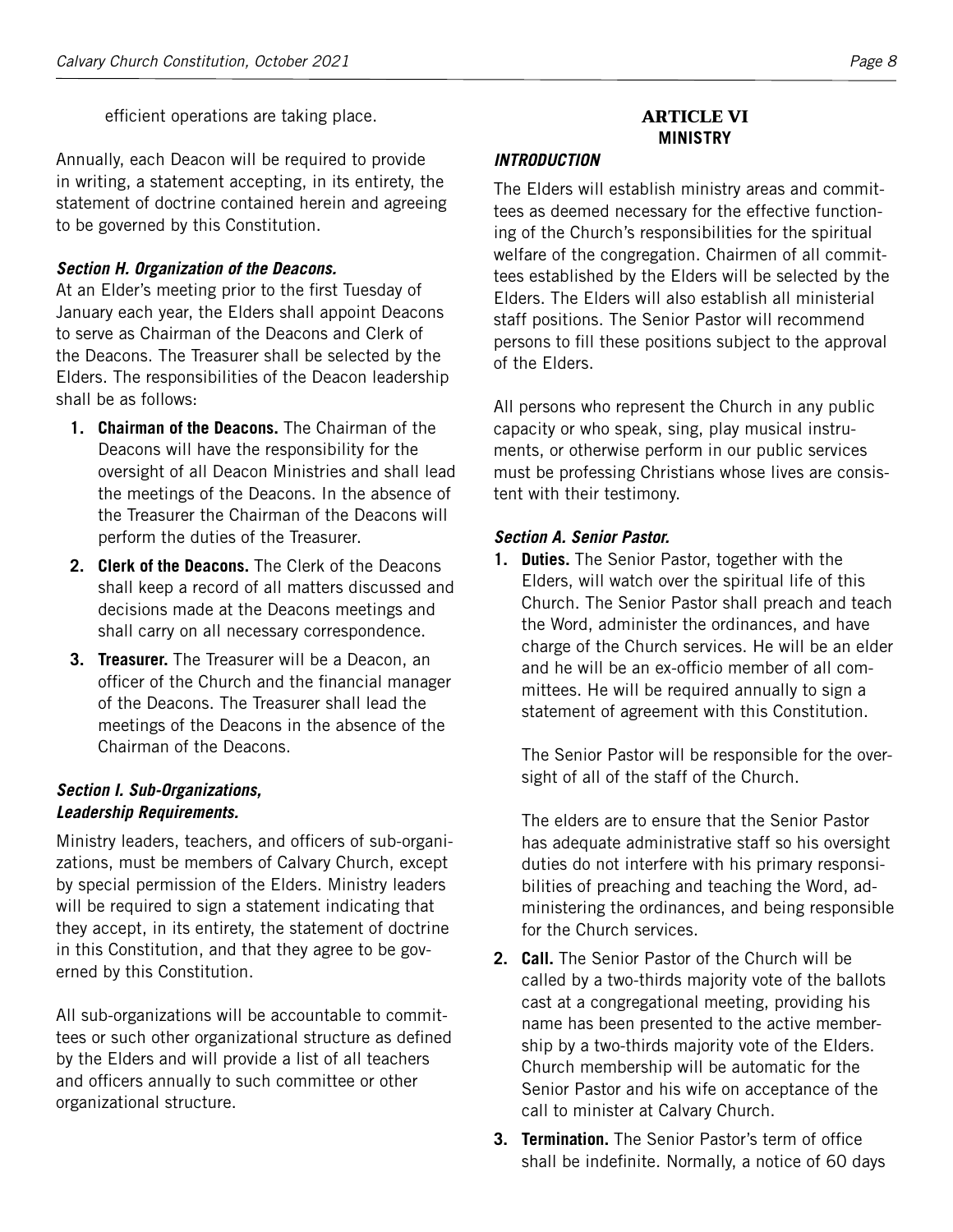will be given to terminate, with remuneration and services continuing through this period, unless otherwise mutually agreed. A vote may be taken by the active membership at any time to terminate the Senior Pastor's services subject to the following:

a. A special congregational meeting may be called for that purpose in accordance with ARTICLE V, Section A.

b. It shall be placed on the agenda of a regular or special congregational meeting, provided that it is presented by a two-thirds majority vote of the Elders, or after a petition of 25 percent of the active membership has been presented to the Elders.

c. A majority vote of ballots cast shall be required to terminate the Senior Pastor's services.

d. In the event of doctrinal and/or moral defection, the Senior Pastor's services may be terminated immediately by action of the Elders, to be ratified within 30 days by a majority vote of the ballots cast at the congregational meeting called for that purpose.

## *Section B. Other Pastoral Staff.*

- **1. Call.** The pastoral staff of the Church, as defined by the Elders, will be called upon the recommendation of the Senior Pastor, by a twothirds majority vote of the Elders. If the Church is without a Senior Pastor, pastoral staff may be called by a two-thirds majority vote of the Elders. The length of time of service will be at the will of the Elders. Church membership for the pastoral staff member and spouse, assuming they are both interviewed, will be automatic on their accepting the call. These staff members will be required annually to sign a statement of agreement with this Constitution.
- **2. Duties.** The duties of the other pastoral staff will be those as formulated by the Elders. In ministry areas where the Elders have established a committee, the staff and committee will work together to provide direction, leadership, and program formulation.

# *Section C. Lead Pastor.*

At the request of the Senior Pastor, the Elders may appoint a Lead Pastor of Calvary Church. The Lead Pastor shall be selected by the Senior Pastor. The responsibility of the Lead Pastor is to assist the Senior Pastor in his role, with the two of them working together as partners to help lead the church and staff. The Lead Pastor shall meet the criteria set forth in 1 Timothy 3:1-7 and Titus 1:6-9, which is also presented in Article V, Section C of the Calvary Church Constitution. The Lead Pastor can become a non-voting Elder of the church by recommendation of the Senior Pastor and ratification by two-thirds vote of the Elder Board. The Lead Pastor can be moved out of his roles as Elder and Lead Pastor by the Senior Pastor.

# *Section D. Other Individuals.*

All persons approved for financial support by the appropriate committee, including short-term missionaries, will be required to sign a statement indicating that they accept in its entirety the statement of doctrine in this Constitution. They may also be required to submit a statement of total income upon request.

The requirements in this section do not apply to individuals whose only financial support from the Church consists of compensation as employees of the Church.

#### **ARTICLE VII DISCIPLINE OF MEMBERS**

#### *INTRODUCTION*

The purpose of all discipline shall be to strengthen the local Church by promoting consistent Christian living. Every effort shall be made to restore erring members to fellowship and active membership of the Church.

#### *Section A. Reasons, Purpose, and Procedures.*

- **1. The Reasons for Discipline.** There are two reasons for discipline:
	- a. Doctrinal deviation or heresy

b. Immoral conduct, lying tongue, sowing discord among the congregation, unrepentant sinful behavior, unbiblical divorce or remarriage, physical or significant emotional abuse, abandonment, or the violation of a Calvary Church policy as determined by the Elders.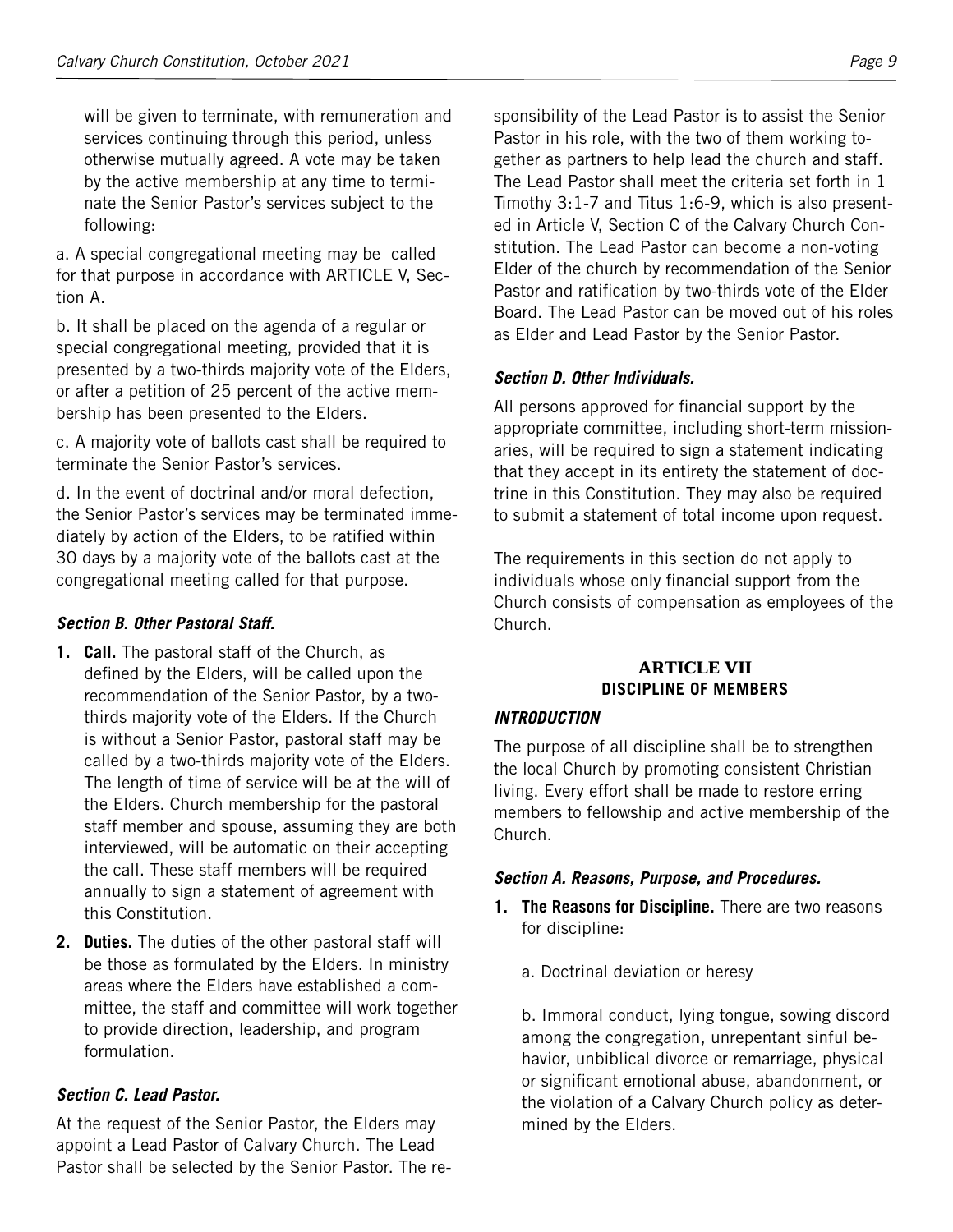**2. The Purpose of and Procedure for Church Discipline.** The purpose of church discipline is to effect the return to a biblical standard of conduct and doctrine, to restore a member who errs, to maintain purity in the local church, and to deter sin (Galatians 6: 1; 1 Corinthians 5:6; 1 Timothy 5:20). Members of this Church who err in doctrine or conduct will be subject to dismissal based on the principles of Matthew 18:12-18. Before such dismissal, however, the following steps ought to be taken:

a. It is the duty of any member of this Church who has knowledge of the erring member's heresy or misconduct to warn and to correct such erring member in private, seeking his or her repentance and restoration.

b. If said erring member does not heed this warning, the warning member will again go to the erring member accompanied by one or two witnesses to warn and correct such erring member, seeking his or her repentance and restoration.

c. If said erring member still refuses to heed this warning, it will be brought to the attention of the Elders. These matters shall be entrusted to the Elders. Any disciplinary action that is deemed necessary will be in the spirit of love and meekness (Galatians 6:1; 2 Thessalonians 3:14-15).

d. If said erring member refuses to heed the warning of the Elders, he or she will be dismissed from the Church. The names of any whose status of membership has been changed shall be reported by announcement, either in writing or from the platform, in a regular service of the Church (Sunday, Wednesday, or congregational meeting), indicating whether they have been placed on the inactive membership or dismissed from the membership. If said member, after dismissal, heeds the warning, demonstrates repentance, and requests reinstatement, he or she may be restored to membership.

e. General information regarding the reasons for discipline, dismissal or the termination of a person's membership, even after a member voluntarily withdraws membership, may be shared with the congregation, as determined by the Elders.

#### *Section B. Controversy.*

If the internal affairs of the Church should reach a state of controversy and it seems impossible to resolve it peacefully, a board of arbitration shall be called to aid in reaching a point of agreement. The board of arbitration may be requested by at least a two thirds majority vote by secret ballot of the Elders, or by a petition presented to the Elders bearing the names of 25 percent of the active membership to establish the board of arbitrators. Each disputing party will select one layman and one pastor from outside the congregation who subscribe to the statement of doctrine. These representatives of the disputing parties will together select an additional layman and two pastors from outside the congregation who also subscribe to the statement of doctrine. The decision of this board of arbitration will be binding upon the congregation, and its conclusions must be accepted by all with the following exceptions:

- a. It has no power to change the Constitution nor even pass judgment on it. It must uphold the Constitution.
- b. It has no power to dissolve the Church nor to dispose of real estate or other property of the Church.

# **ARTICLE VIII LICENSING, ORDINATION AND COMMISSIONING**

#### *Section A. Licensing*

Licensing will serve as a one-year renewable designation to allow men preparing for ordination to perform spiritual leadership duties at Calvary Church or to allow men to serve in contexts where ordained pastoral leadership is not necessarily needed in the foreseeable future.

The candidate shall be interviewed by the Elders regarding the call to ministry, doctrinal beliefs, educational and family information and shall provide testimony of their walk with the Lord.

The candidate for licensing must receive a two-thirds approval of the Elders to be licensed.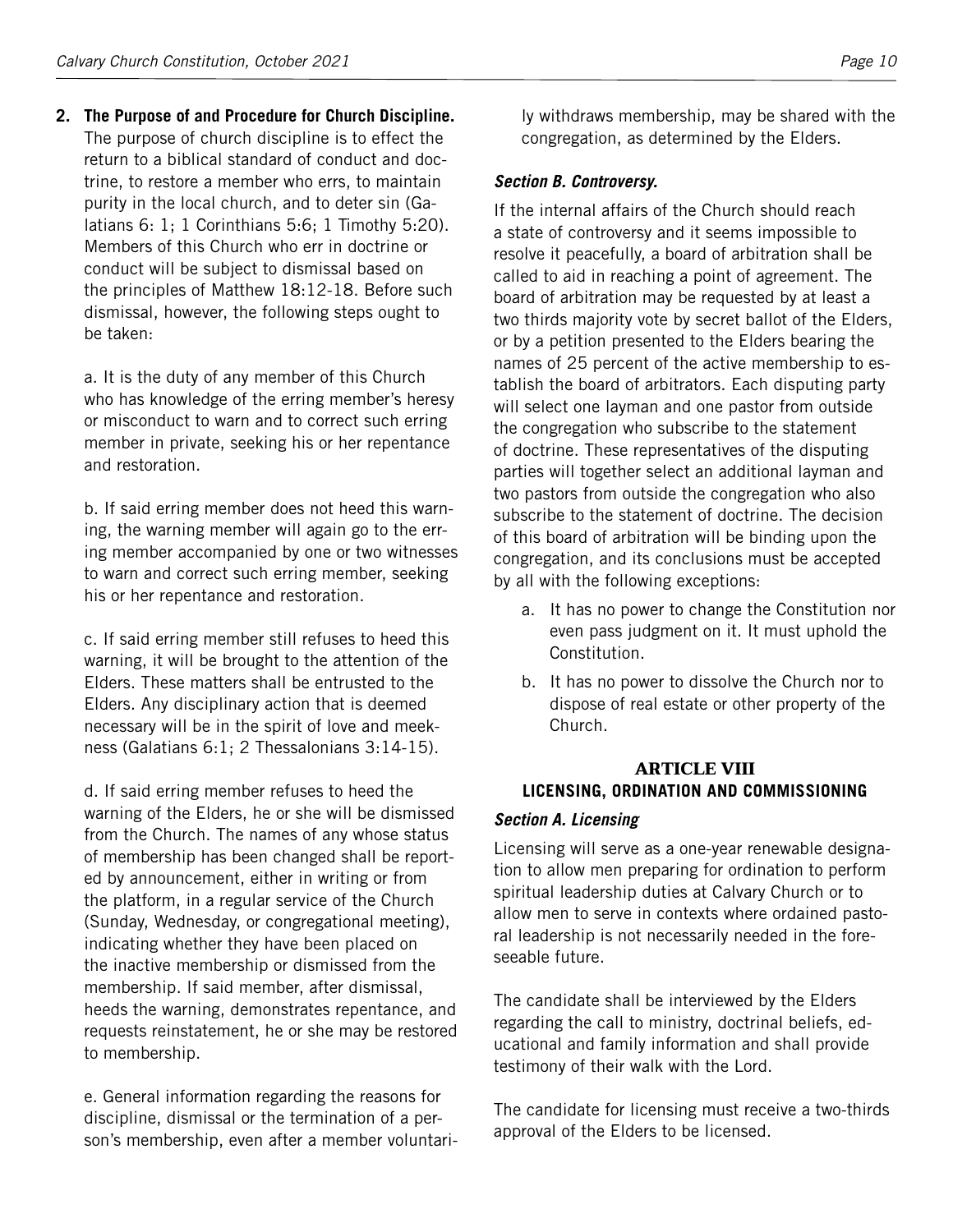#### *Section B. Ordination*

Ordination is a lifetime designation recognizing the call to and spiritual gifting of a man for pastoral ministry.

The candidate for ordination is to submit a letter to the Elders requesting approval for engaging in the ordination process. If approval is granted, the candidate is to submit personal profile information, a paper describing his call to ministry, a summary of doctrinal beliefs and a description of ministry experience. He is then to be examined by an ordination council of five or more ordained evangelical ministers. The council is to be appointed by the Elders. If the council affirms that ordination is appropriate, the council is to recommend such to the Elders. If the Elders approve the recommendation by at least a two-thirds majority vote the ordination will be considered affirmed.

#### *Section C. Commissioning*

Commissioning is a designation assigned to an individual who demonstrates spiritual leadership, a godly-lifestyle and is serving as a pastoral staff representative at Calvary Church or as a missionary supported by Calvary Church.

The pastoral staff representative is to be recommended as a candidate for commissioning by the Senior Pastor to the Elders.

The missionary is to be recommended to the Elders as a candidate for commissioning by the pastoral staff member responsible for global and community outreach.

The pastoral staff representative or missionary is to be interviewed by the Elders following the submission of a paper outlining personal profile information, the call to ministry, a summary of doctrinal beliefs and a description of ministry experience.

The commission will be granted upon a two-thirds approval of the Elders for an indefinite term which will end if ministry at Calvary Church or support by Calvary Church is completed.

#### *Section D. Power of Revocation*

The Elders have the authority to discipline, including but not limited to the revocation of licensing, ordination, or commissioning credentials, any person licensed, ordained or commissioned by Calvary Church under this Constitution. This action may occur if said ministry person is found guilty of doctrinal or moral defection after an impartial examination has been conducted by the Elders in the spirit of 1 Corinthians 13.

#### **ARTICLE IX PROPERTY**

The title to all property of this church, both real and personal, will be and remain vested in that portion of the active membership that remains faithful to the original purpose stated in ARTICLES I, II, and III of this Constitution.

The title and powers in relation to all property, whether real, personal, or mixed, will be as provided by law in Section 183, Act No. 327, Public Acts of 1931, as amended, of the State of Michigan (MCL 450.183).

In the event of the dissolution of the organization, no part of the assets or earnings shall ever inure to the benefit of any member. Upon dissolution, any and all assets of the organization must be distributed to other nonprofit evangelical Christian organizations that are duly recognized by the Internal Revenue Service as nonprofit and exempt from federal income tax.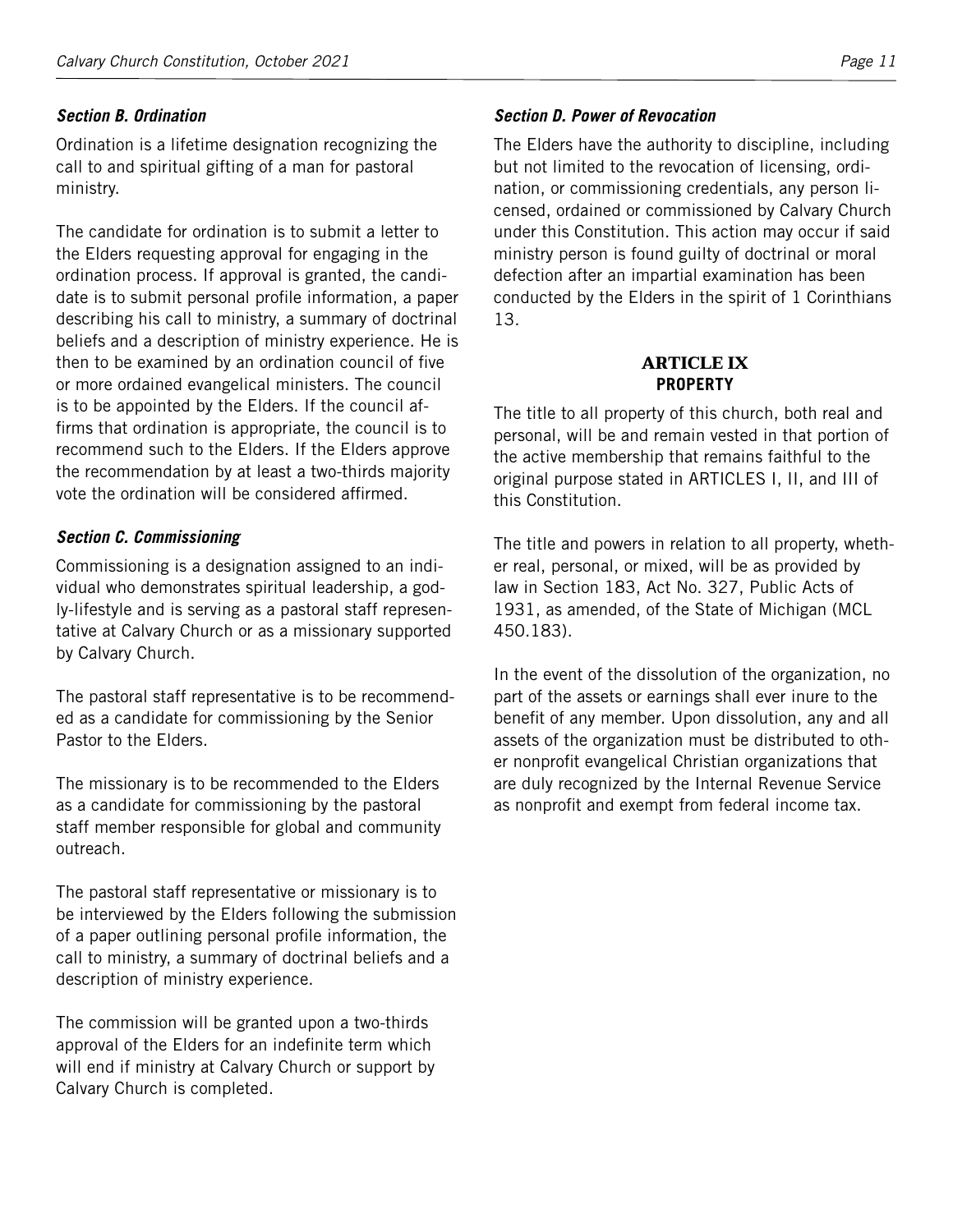## **ARTICLE X AMENDMENTS**

#### *Section A. Vote Required*

The active membership may make any change or amendments to the Constitution that seems necessary. Such changes or amendments must be submitted by the Elders, having approved such amendments by a two-thirds majority vote of the Elders, to the active members in written form at least two weeks immediately prior to the annual or special congregational meeting, and can be adopted only by the vote of two-thirds of the active membership present.

#### *Section B. Non-substantive Changes.*

The titles used in this Constitution to describe various offices, positions and groups and the terminology used to describe various functions and processes are for convenience only. The Elders, by majority vote, may elect to change such titles and terminology as they deem necessary or appropriate, provided that such changes do not change the substance of such offices, positions, groups, functions or processes in any material way.